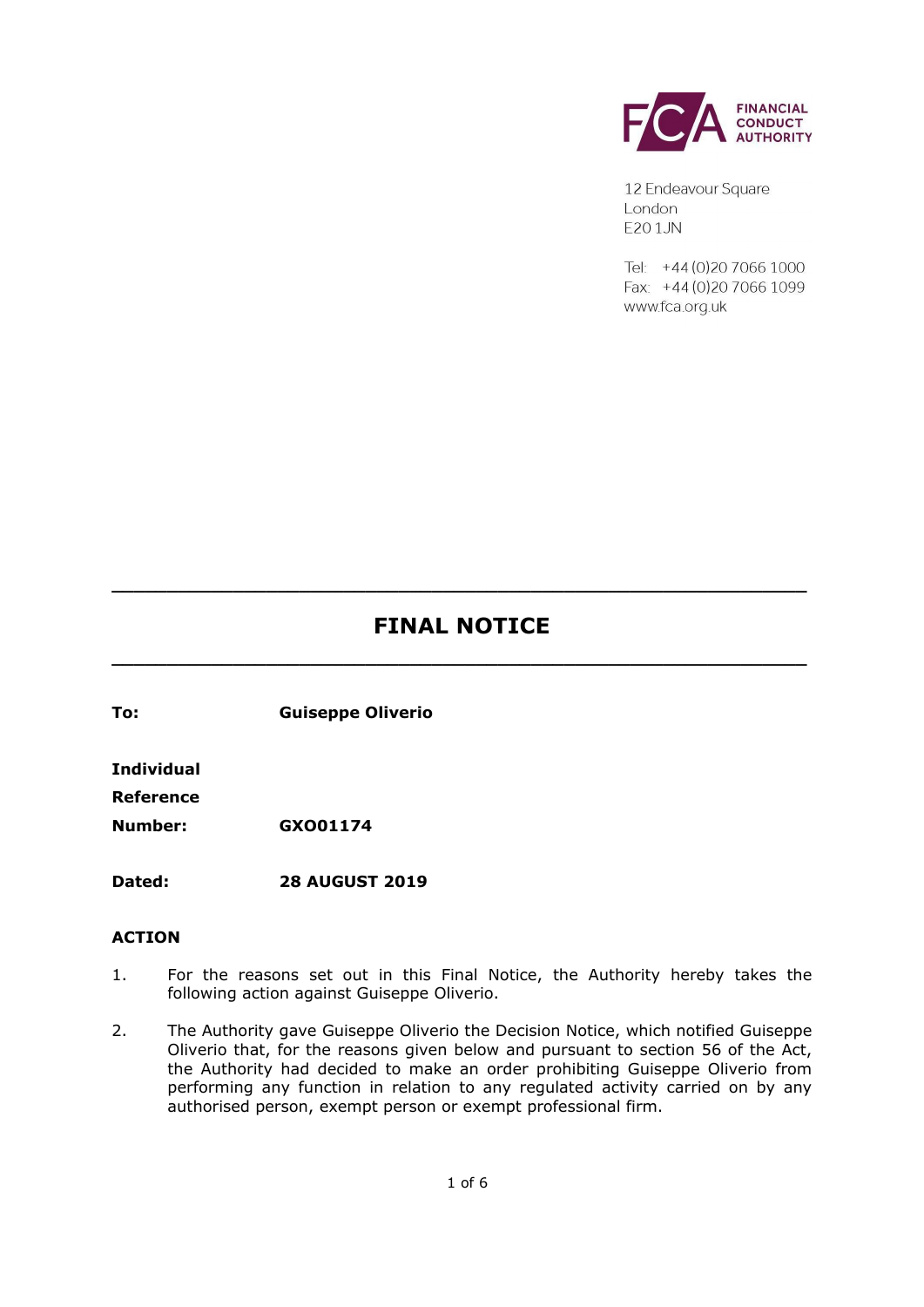- 3. Guiseppe Oliverio has not referred the matter to the Tribunal within 28 days of the date on which the Decision Notice was given to him.
- 4. Accordingly, for the reasons set out below, the Authority hereby makes an order pursuant to section 56 of the Act prohibiting Guiseppe Oliverio from performing any function in relation to any regulated activity carried on by an authorised person, exempt person or exempt professional firm. The Prohibition Order takes effect from 28 August 2019.

#### **DEFINITIONS**

5. The definitions below are used in this Final Notice (and in the Annex):

"the Act" means the Financial Services and Markets Act 2000;

"the Authority" means the Financial Conduct Authority;

"the Firm" means Tunstall Trade Car Sales Limited an authorised and regulated firm where Mr Oliverio worked;

"the Decision Notice" means the Decision Notice given to Mr Oliverio dated 10 July 2019;

"EG" means the Enforcement Guide;

"FIT" means the Fit and Proper Test for Approved Persons and specified significant-harm functions sourcebook;

"the Handbook" means the Authority's Handbook of rules and guidance;

"the Prohibition Order" means the order prohibiting Mr Oliverio, pursuant to section 56 of the Act, from performing any function in relation to any regulated activity carried on by an authorised person, exempt person or exempt professional firm;

"the Tribunal" means the Upper Tribunal (Tax and Chancery Chamber); and

"the Warning Notice" means the warning notice given to Mr Oliverio dated 18 June 2019.

#### **RELEVANT STATUTORY PROVISIONS**

6. The statutory and regulatory provisions relevant to this Final Notice are set out in the Annex.

# **SUMMARY OF REASONS**

7. The Authority has concluded, on the basis of the facts and matters and conclusions described in the Warning Notice, and in the Decision Notice, that Guiseppe Oliverio is not a fit and proper person to perform any function in relation to any regulated activity carried on by any authorised person, exempt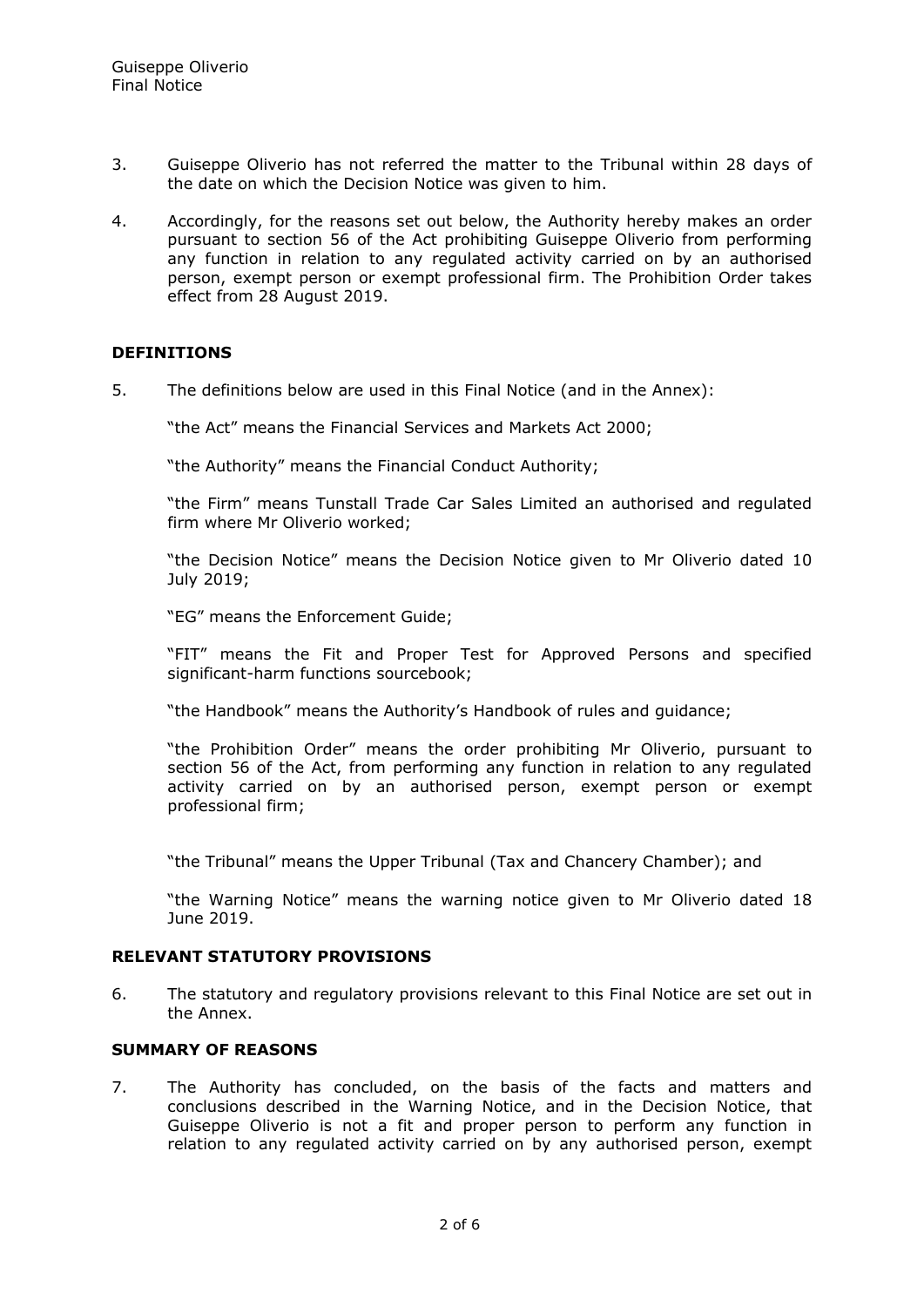person or exempt professional firm, as his conduct has demonstrated a serious lack of honesty and integrity. Specifically, Guiseppe Oliverio was convicted, upon his own confession, on 25 October 2017 at Stoke on Trent Crown Court, of 1 count of "Carry on business of company with intent to defraud creditors or for other fraudulent purpose" contrary to section 993(1) of the Companies Act 2006; 1 count of "Conspire to defraud"; 1 count of "Conspiracy to apply false trade marks" contrary to section 1(1) of the Criminal Law Act 1977; and 1 count of "Commit an act/series of acts with intent to pervert the course of public justice".

- 8. On 9 January 2018, Guiseppe Oliverio was sentenced to a total of 2 years and 8 months imprisonment and he was disqualified as a director under section 2 of the Company Directors Disqualification Act 1986 for 10 years.
- 9. In reaching this decision, the Authority has had regard to all relevant circumstances, including the relevance and materiality of the offences, the severity of the risk posed by Guiseppe Oliverio to consumers and financial institutions and to confidence in the market generally. The Authority considers that it is appropriate to impose the prohibition order proposed in paragraph 1 to achieve its consumer protection and integrity objectives (sections 1C and 1D of the Act, respectively).

# **FACTS AND MATTERS RELIED ON**

- 10. Guiseppe Oliverio was a director of the Firm between 27 June 2011 and 8 January 2018.
- 11. Guiseppe Oliverio ceased to be a director of the Firm on 8 January 2018.
- 12. Guiseppe Oliverio has never been approved by the Authority to perform any function.
- 13. On 25 October 2017, Guiseppe Oliverio was convicted at Stoke on Trent Crown Court of the offences referred to above at paragraph 2.
- 14. On 9 January 2018, Guiseppe Oliverio was sentenced at Stoke on Trent Crown Court to a total term of 2 years and 8 months' imprisonment for the offences summarised at paragraph 2 above and was disqualified as a director for a period of 10 years.
- 15. Guiseppe Oliverio is a second-hand car dealer who ran his business through the Firm. The vehicles were advertised in auto trading publications with false service histories. This made the vehicles more attractive to customers and secondly increased their value as they were sold as having full service histories including vehicles that did not have a service history at all. The vehicles were sold with falsely created and falsely provided documents including service books in which trade marks were used without the consent of the proprietors of the trade marks, with a view to making a gain.
- 16. In his sentencing remarks (made on 9 January 2018), the sentencing Judge stated that the fraud was carried out with some "significant planning" and "sophistication". The harm caused was valued at £120,000. The sentencing Judge commented on the culpability of Guiseppe Oliverio stating that he had "a leading role" although there was the involvement of others. In terms of the conspiracy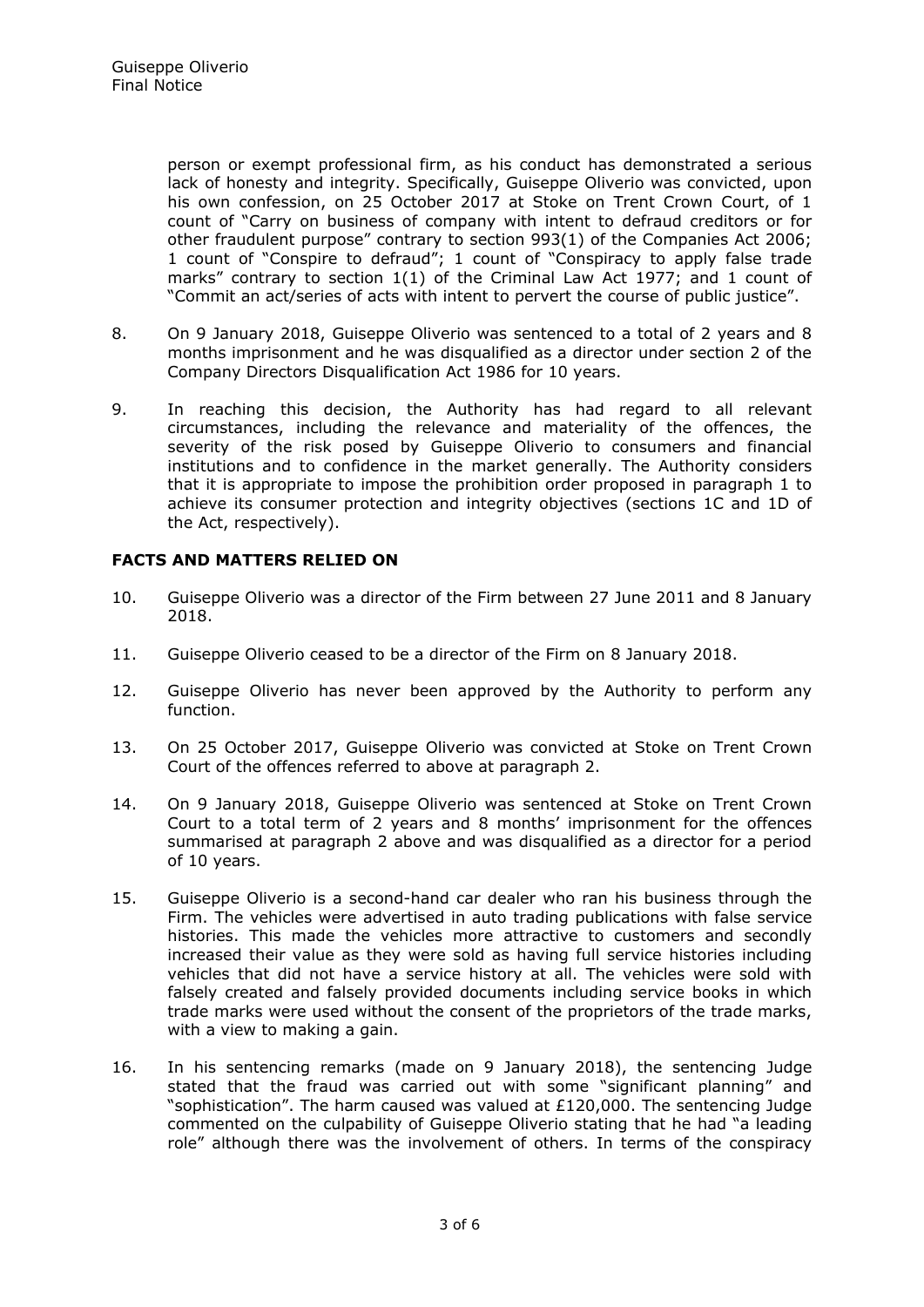offence, the sentencing Judge was very clear that it was "orchestrated and proceeded with" by Guiseppe Oliverio. The serious aggravating factor was that Guiseppe Oliverio tried to pervert the course of public justice by falsifying invoices and sending them to the Trading Standards Officers that were investigating him.

- 17. Through the Warning Notice, the Authority gave notice that it proposed to take the action described above and Guiseppe Oliverio was given the opportunity to make representations to the Authority about that proposed action.
- 18. No representations have been received by the Authority from Guiseppe Oliverio within the time allowed by the Warning Notice, the default procedures in DEPP 2.3.2G of the Authority's Decision Procedure and Penalties manual permit the allegations/matters described in the Warning Notice, and repeated in the Decision Notice, to be regarded as undisputed.
- 19. The Authority has therefore decided to prohibit Guiseppe Oliverio from performing any function in relation to any regulated activity carried on by an authorised person, exempt person or exempt professional firm.

# **Decision Maker**

20. The decision which gave rise to the obligation to give this Final Notice was made by the Regulatory Decisions Committee.

# **Important**

21. This Final Notice is given to Guiseppe Oliverio in accordance with section 390(1) of the Act.

#### **Publicity**

- 22. The Authority must publish such information about the matter to which this Final Notice relates as the Authority considers appropriate. The information may be published in such manner as the Authority considers appropriate. However, the Authority may not publish information if such publication would in the opinion of the Authority, be unfair to Guiseppe Oliverio or prejudicial to the interests of consumers.
- 23. The Authority intends to publish this Final Notice and such information about the matter to which this Final Notice relates as it considers appropriate.

#### **Authority Contacts**

24. For more information concerning this matter generally, Guiseppe Oliverio should contact Hema Rachhoya at the Authority (direct line: 020 7066 2770).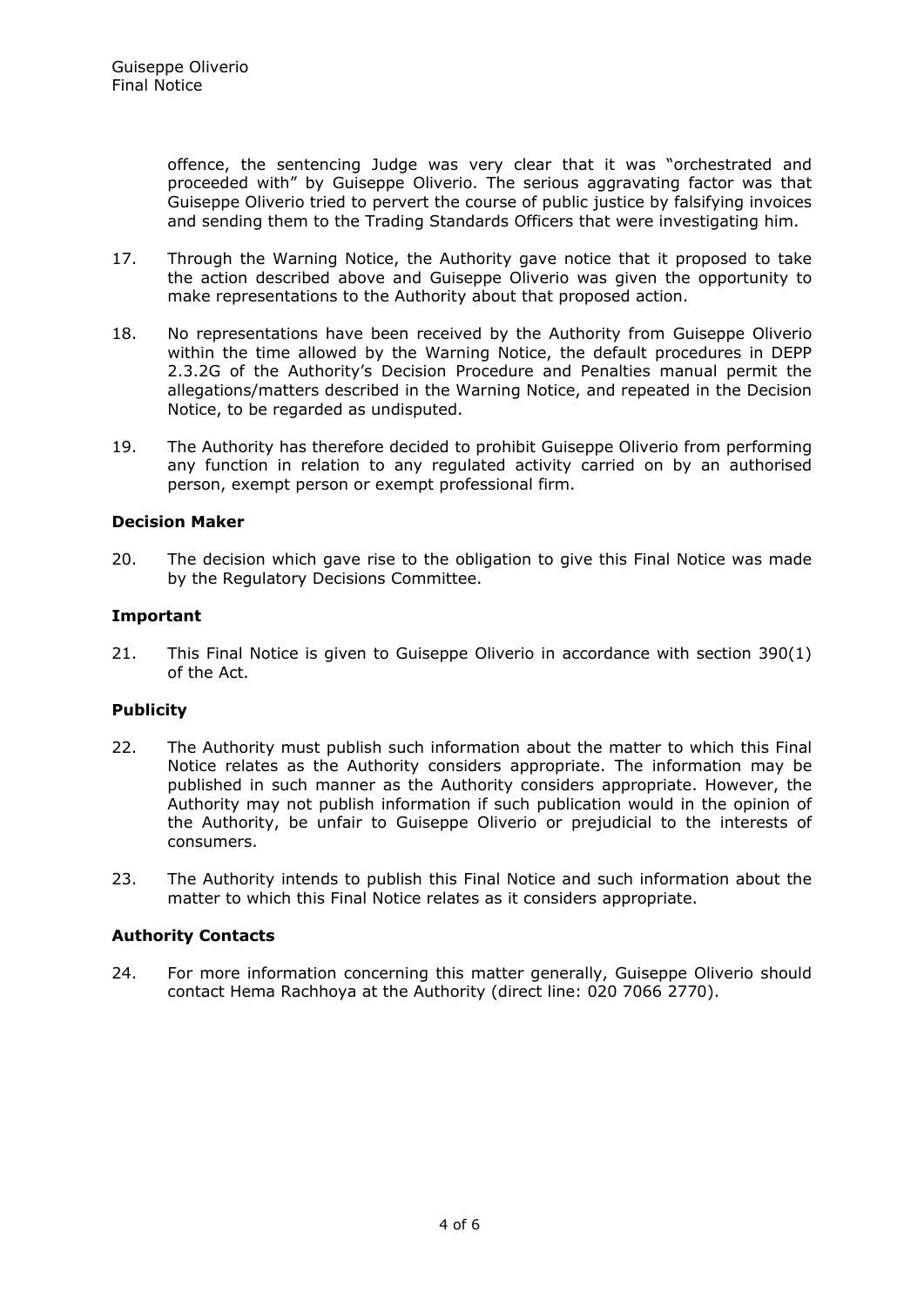#### **Anna Couzens Enforcement and Market Oversight**

# **ANNEX**

# **RELEVANT STATUTORY PROVISIONS**

- 1. The Authority's operational objectives include securing an appropriate degree of protection for consumers (section 1C of the Act) and protecting and enhancing the integrity of the UK financial system (section 1D of the Act).
- 2. Section 56(1) of the Act provides:

"The [Authority] may make a prohibition order if it appears to it that an individual is not a fit and proper person to perform functions in relation to a regulated activity carried on by:

- (a) an authorised person,
- (b) a person who is an exempt person in relation to that activity, or
- (c) a person to whom, as a result of Part 20, the general prohibition does not apply in relation to that activity."

# **RELEVANT REGULATORY PROVISIONS**

3. In exercising its power to make a prohibition order, the Authority must have regard to guidance published in the Handbook and in regulatory guides, such as EG. The relevant main considerations in relation to the action specified above are set out below.

#### **The Enforcement Guide**

- 4. The Authority's policy in relation to exercising its power to issue a prohibition order is set out in EG.
- 5. EG 9.1 explains the purpose of prohibition orders in relation to the Authority's regulatory objectives.
- 6. EG 9.2 sets out the Authority's general policy on making prohibition orders. In particular—
	- (a) EG 9.2.1 states that the Authority will consider all relevant circumstances, including whether enforcement action has been taken against the individual by other enforcement agencies, in deciding whether to make a prohibition order;
	- (b) EG 9.2.2 states that the Authority has the power to make a range of prohibition orders depending on the circumstances of each case; and